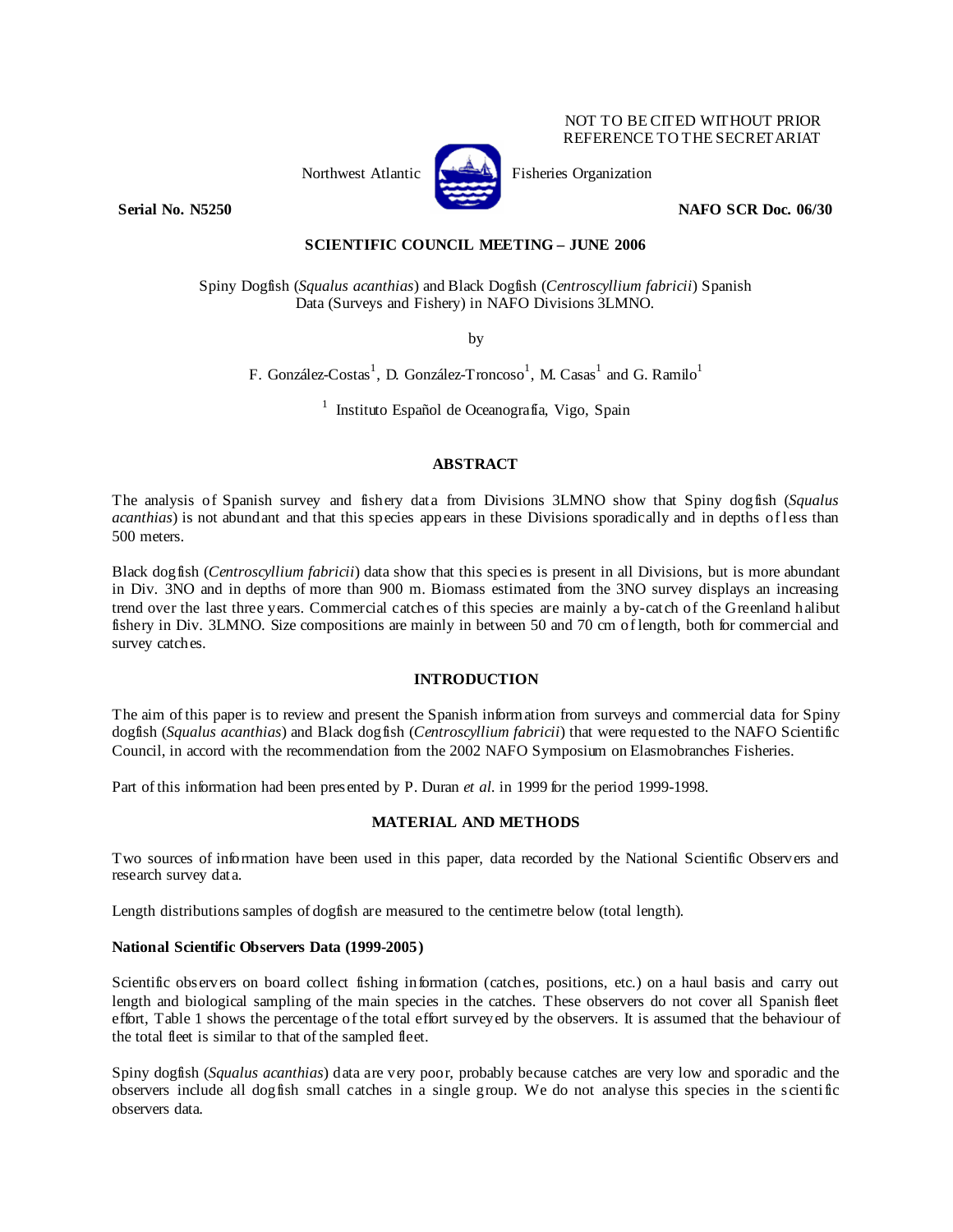For Black dogfish, we analyse the data in three depth strata, to identify the fishery of which black dogfish is taken as bycatch.

#### **Survey Data**

The survey data analysed in this study come from two surveys, the Spanish bottom trawl Survey in 3NO (Platuxa), up to a depth of 1 450 m, and the EU Flemish Cap bottom trawl survey in 3M, up to a depth of 750 m. Characteristics of these surveys are described in González Troncoso *et al.* (2005) and Saborido Rey (2003).

Spanish bottom trawl Survey in 3NO (Platuxa) changed the vessel and gear in 2001. From 1997 to 2000 the vessel used was "*Playa de Menduiña*", with a "Pedreira" gear, whereas since 2001 the vessel is "*Vizconde de Eza*", with a "Campelen" gear. The two periods are not comparable due to these changes.

EU Flemish Cap bottom trawl survey in 3M changed vessels in 2003. From 1988 to 2002 the vessel used was "*Cornide de Saavedra*", whereas since 2003 it is "*Vizconde de Eza*". The two periods are not comparable due to this change.

### **RESULTS AND DISCUSSION**

### **Commercial data (1999-2005)**

The percentage of Black dogfish catches by depth stratum is presented in Table 2 and it shows that almost all the catches in all years were made in the strata of more than 700 meters depth where the Greenland halibut fishery takes place.

Table 3 presents for the period (1999-2005) the catches percentage by species and Division corresponding to all hauls where black dogfish was caught. The most abundant species in these hauls were the species of the Greenland halibut fishery in Div. 3LMN, whereas in Div. 3O those were the species of the Greenland halibut fishery and Redfish fishery.

Table 4 shows the effort in hours observed by Division and year in the strata of more than 700 meters depth and Table 5 presents the Black dogfish yields (Kg/H) by Division and year for these strata. The best yields of Black dogfish in these strata were recorded all years in Div. 3NO mainly in Div. 3O where in the last 3 years the CPUEs were the highest of the all series. In Div. 3LM the yields are lower and more constant.

Figure 1 presents the commercial catches length distribution samples by year, indicating the number of samples and the measured individuals. There were samples in only three years and the number of individuals sampled was very low, except for 2002. Only Div. 3M and 3N were sampled. The catches length range is mainly between 50 and 70 cm with several modes.

### **Survey Data**

### *3NO Survey (1997-2005)*

Table 6 and Fig. 2 present the Spanish 3NO survey estimate of Black dogfish biomass (t). It can be observed that this species only appears in strata deeper than 900 meters, and the main concentrations were found in strata of more than 1 100 meters.

There was an increasing trend from 2002 to 2005, with biomass estimates doubling in that period.

Figure 3 shows length distributions of survey catches. Most of the catches are in the range of 40-75 cm. Length distributions remain similar throughout the studied period.

Table 7 presents the Spanish 3NO survey estimate of Spiny dogfish biomass (t). The presence of this species in the survey catches has been sporadic and when it has appeared it has always been in strata of less than 500 m. of depth.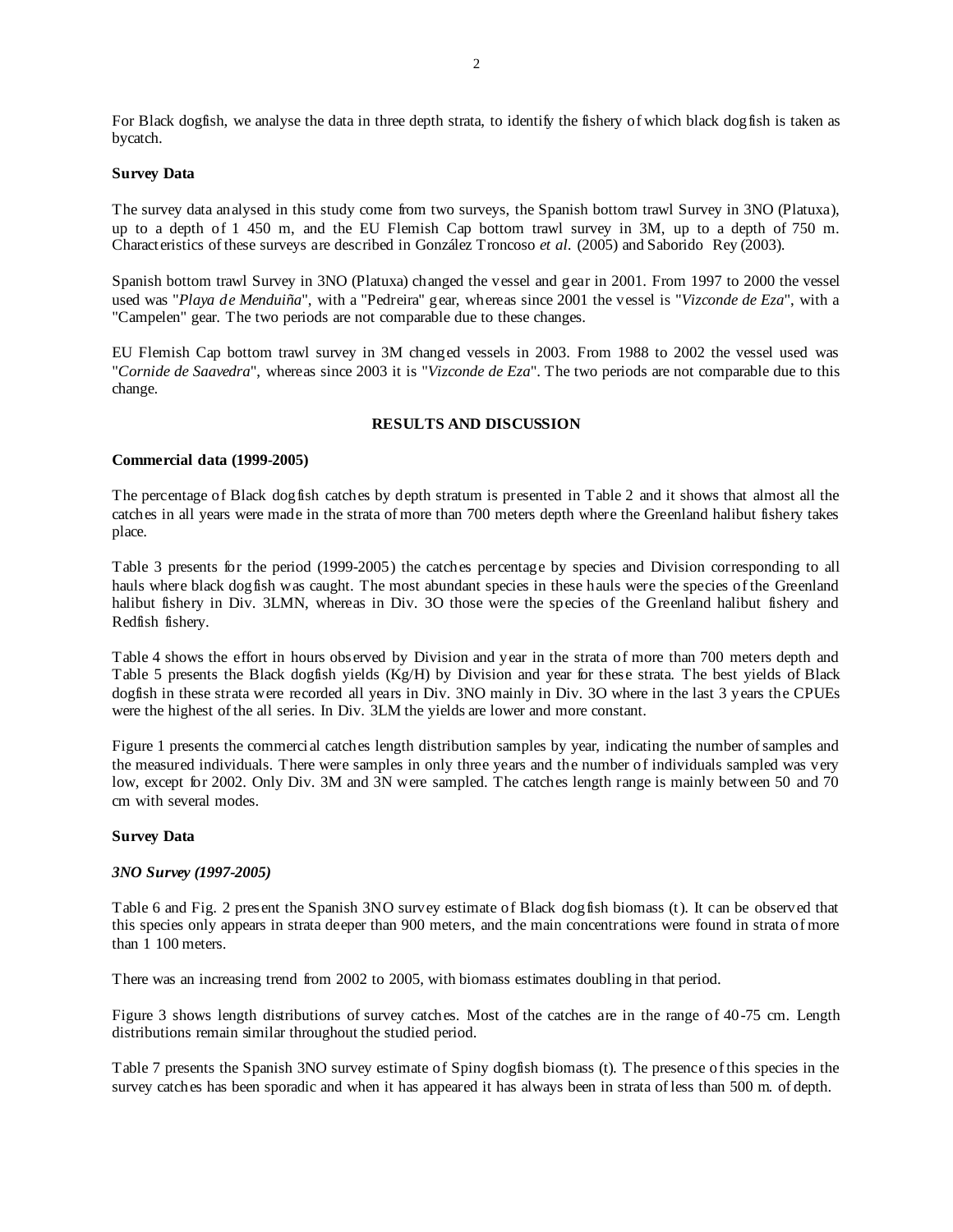#### *Flemish Cap Survey (1988-2005)*

Table 8 presents the EU Flemish Cap Survey Black dogfish biomass. This species only appears occasionally, in three of the deepest strata of the survey.

Table 9 presents spiny dogfish biomass, which is very low. This species normally appears in strata of less than 500 m. of depth. Since 2001 (included), there have been no catches of this species in the Flemish Cap survey.

The number of individuals measured in length distributions samples of both species is very low and we believe that sampling sizes are not representative.

# **CONCLUSIONS**

The analysis of Spiny dogfish (*Squalus acanthias*) Spanish survey and fishery data in Div. 3LMNO shows that biomass is not large and that this species appears sporadically, mainly in depths of less than 500 meters.

The analysis of Black dogfish (*C entroscyllium fabricii*) data shows that biomass of this species is present in all Divisions, but is more abundant in Div. 3NO and at depths of more than 900 m. In these Divisions, biomass displays an increasing trend over the last three years. Commercial catches of this species are mainly by-catch of the Greenland halibut fishery and, to a lesser extent, of the Redfish fishery in Div. 3O. Size compositions are mainly in between 50 and 70 cm of length, both in commercial and survey catches.

# **REFERENCES**

- Durán, P., X. Paz and L.Ramilo. 1997. By-catch in the Spanish Greenland Halibut Fishery (NAFO Divisions 3LMNO): 1991-94. NAFO *Sci. Counc Studies*, 30: 1-20
- Durán, P., S. Junquera, X. Paz and M. S. Alvarez. 1999. Data on sharks in NAFO Divisions 3LMNO: 1991-1998. NAFO SCR Doc. 99/19, Serial No. N4069, 14 p.
- Junquera, S. And X. Paz, MS. 1998 Non Tradicional Resources: Skate Fisheryt and Surveys Results in Division 3NO. NAFO SRC Doc., No26 Serial No. 3011, 6p.
- Saborido-Rey, F. And A. Vázquez. 2003. Results from Bottom Trawl Survey on Flemish Cap of July 2002. *NAFO SCR Doc.,* Nº 42. Serial No. 4860, 40p.
- González Troncoso, D., X. Paz and F. González, 2005. Results for the Roughhead grenadier from the Spanish Surveys conducted in the NAFO Regulatory Area of Divisions 3NO, 1997-2004. NAFO SCR Doc. 05/28. Serial Nº N5114.18 pp.

| Year | <b>Total Effort (Days)</b> | Obs. Effort (Days) | % Covert |
|------|----------------------------|--------------------|----------|
| 1999 | 3967                       | 340                | 8.57%    |
| 2000 | 5389                       | 628                | 11.65%   |
| 2001 | 6181                       | 494                | 7.99%    |
| 2002 | 5903                       | 428                | 7.25%    |
| 2003 | 6873                       | 248                | 3.61%    |
| 2004 | 5123                       | 544                | 10.62%   |
| 2005 | 4015                       | 615                | 15.32%   |

Table 1.- Total Spanish fleet effort (days), effort with scientific observers (days) and percentage of coverage in NAFO by year.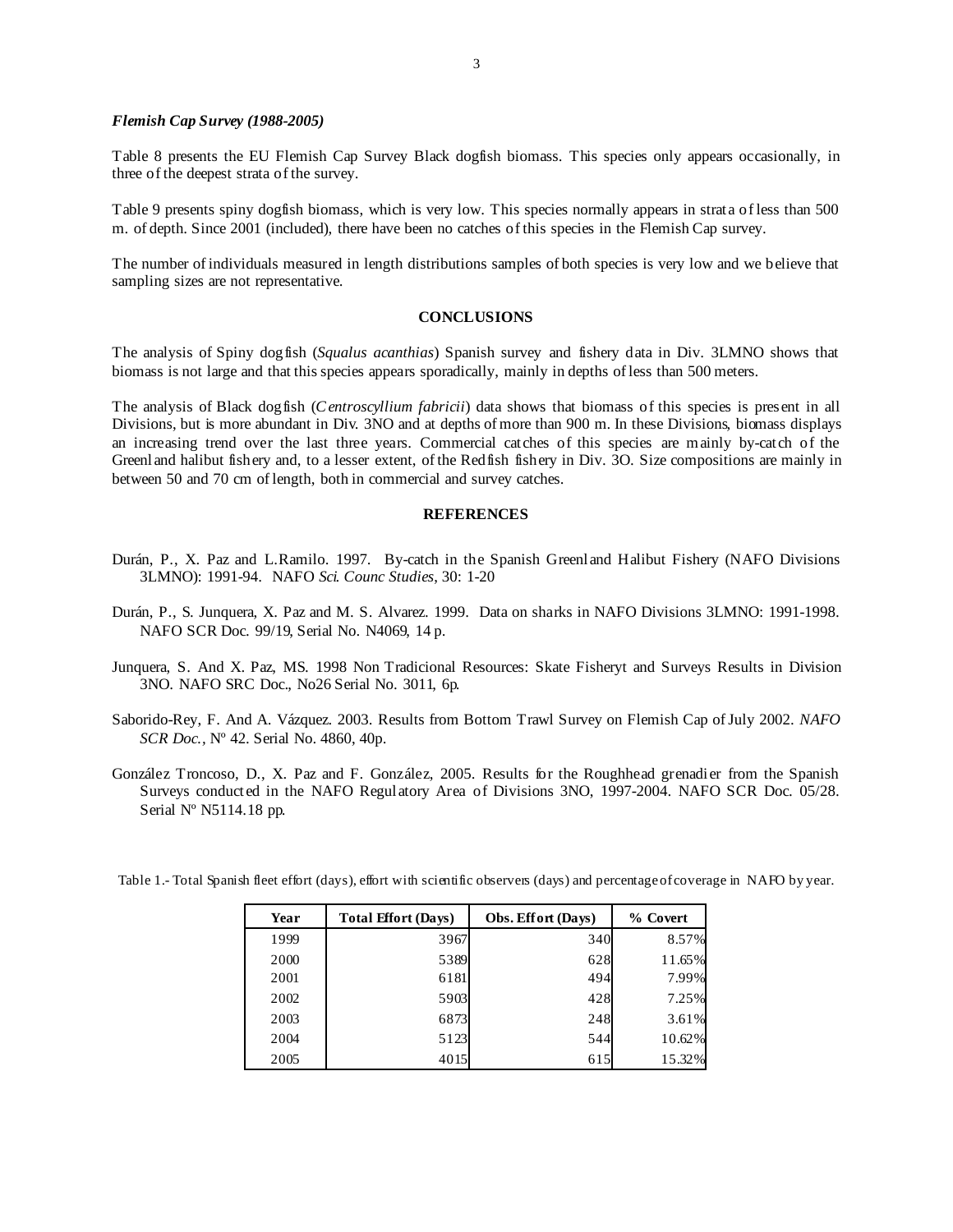**Stratum 1999 2000 2001 2002 2003 2004 2005 Total**  $\langle 200$   $\vert$  0% 0% 0% 0% 0% 0% 0% 0% 0% 200-700 2% 0% 0% 0% 0% 0% 0% 1% >700 98% 100% 100% 100% 100% 100% 100% 99%

Table 2.- Percentage of Black dogfish (*Centroscyllium fabricii)* catches by year and depth stratum.

Table 3.- Percentage of catches for hauls where black dogfish was present, by species and Division for the period 1999-2005.

| <b>Species</b>           | 3L  | 3M  | 3N  | 30  | Total |
|--------------------------|-----|-----|-----|-----|-------|
| <b>Greenland Halibut</b> | 82% | 53% | 56% | 55% | 61%   |
| Roughhead grenadiers     | 7%  | 10% | 11% | 6%  | 10%   |
| Antimora Rostrata        | 1%  | 12% | 1%  | 1%  | 7%    |
| Roundnose grenadiers     | 1%  | 11% | 1%  | 1%  | 6%    |
| <b>Redfish</b>           | 0%  | 1%  | 3%  | 11% | 1%    |
| Black dogfish            | 1%  | 2%  | 5%  | 8%  | 3%    |
| Others                   | 7%  | 11% | 23% | 18% | 12%   |

Table 4.- Effort (hours) surveyed by Observers in strata deeper than 700 meters, by Division and year.

| Division | 1999 | 2000 | 2001 | 2002 | 2003 | 2004 | 2005 | <b>Total</b> |
|----------|------|------|------|------|------|------|------|--------------|
| 3L       | 1837 | 2926 | 3993 | 2887 | 2515 | 5319 | 3353 | 22829        |
| 3M       | 2806 | 3066 | 1935 | 2096 | 827  | 1290 | 2823 | 14843        |
| 3N       | 287  | 715  | 1234 | 1007 | 297  | 1226 | 840  | 6606         |
| 30       |      | 73   | 22   | 70   |      | 50   |      | 277          |
| Total    | 4944 | 7780 | 7184 | 6059 | 3650 | 7885 | 7053 | 44556        |

Table 5.- Black dogfish yields (Kg/h) in strata deeper than 700 meters, by Division and year.

| <b>Division</b> | 1999 | 2000           | 2001                   | 2002            | 2003           | 2004    | 2005 | <b>Total</b> |
|-----------------|------|----------------|------------------------|-----------------|----------------|---------|------|--------------|
| 3L              | 0.8  | 0.1            | 0.6                    | v. 1            | 0.3            | $0.5\,$ |      | 0.4          |
| 3M              | 8.7  | $\mathbf{0}$ . | $\overline{a}$<br>ر. 1 | ◠<br>2.I        | 0.8            | 2.2     |      | 2.7          |
| 3N              | 8.0  | 4.             | 0.6                    | 6.7             | 9.6            | 2.0     | 3.5  | 3.8          |
| 30              | 12.7 | 5.4            | 0.0                    |                 | 26.4           | 17.1    | 23.4 | 12.1         |
| Total           | 5.1  |                | 0.8                    | $\sim$<br>ل د ک | $\sim$<br>ر. 1 |         |      | $1.8\,$      |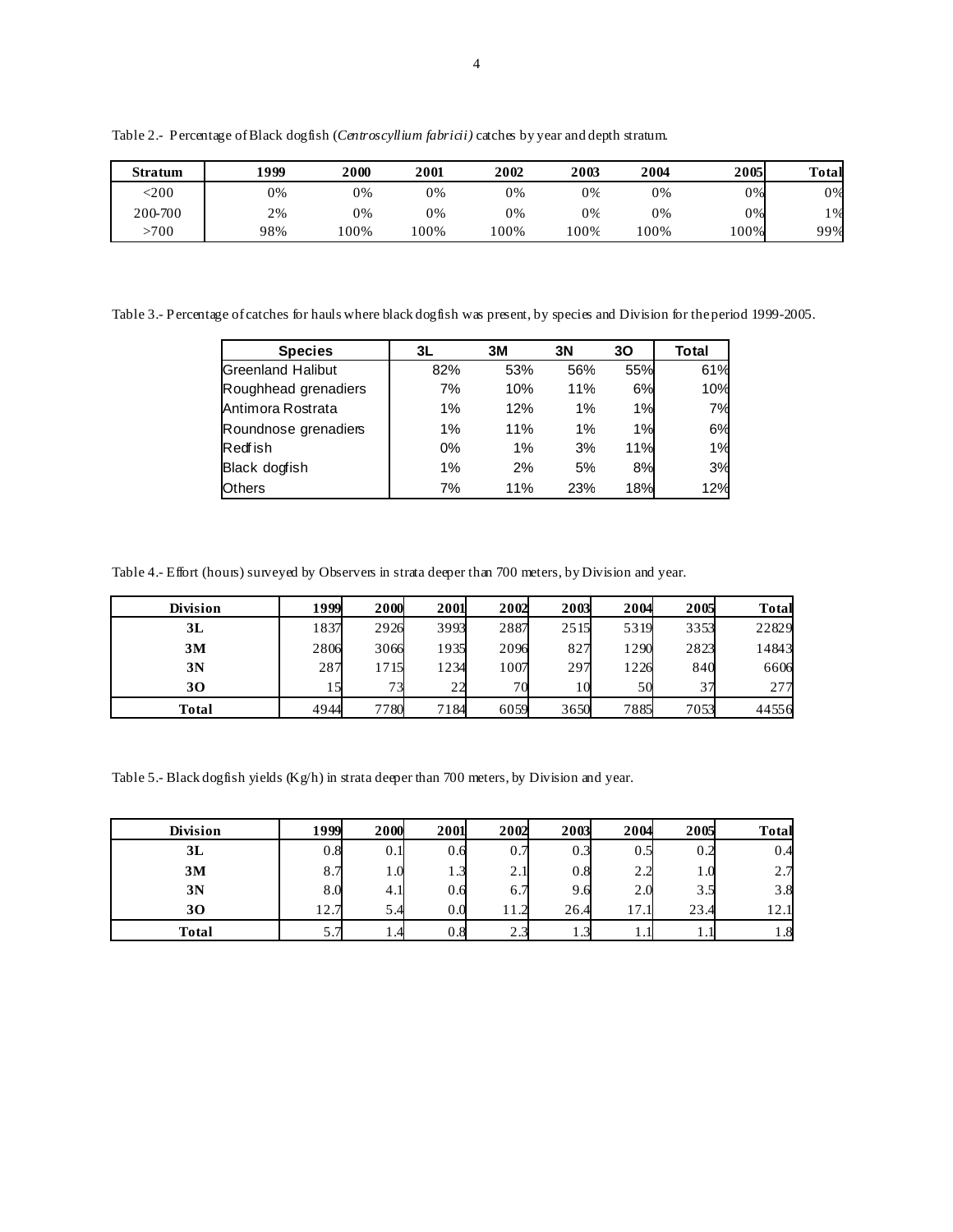| Strata |                  | Min Depth Max Depth Division |              | 1997             | 1998             | 1999                    | 2000             | 2001             | 2002             | 2003             | 2004             | 2005             |
|--------|------------------|------------------------------|--------------|------------------|------------------|-------------------------|------------------|------------------|------------------|------------------|------------------|------------------|
| 353    | 57               | 91                           | 30           | $\overline{0}$   | $\mathbf{0}$     | $\Omega$                | $\Omega$         | $\Omega$         | $\Omega$         | $\overline{0}$   | $\Omega$         | $\Omega$         |
| 354    | 93               | 183                          | 30           | $\boldsymbol{0}$ | $\boldsymbol{0}$ | $\boldsymbol{0}$        | $\boldsymbol{0}$ | $\boldsymbol{0}$ | $\boldsymbol{0}$ | $\boldsymbol{0}$ | $\boldsymbol{0}$ | $\mathbf{0}$     |
| 355    | 185              | 274                          | 30           | $\mathbf{0}$     | $\boldsymbol{0}$ | $\boldsymbol{0}$        | $\boldsymbol{0}$ | $\mathbf{0}$     | $\mathbf{0}$     | 0                | $\overline{0}$   | $\boldsymbol{0}$ |
| 356    | 275              | 366                          | 30           | $\boldsymbol{0}$ | $\boldsymbol{0}$ | $\boldsymbol{0}$        | $\overline{c}$   | $\overline{0}$   | $\boldsymbol{0}$ | 6                | $\boldsymbol{0}$ | $\boldsymbol{0}$ |
| 357    | 275              | 366                          | 3N           | $\mathbf{0}$     | $\overline{0}$   | $\mathbf{0}$            | $\mathbf{0}$     | $\mathbf{0}$     | $\Omega$         | $\overline{0}$   | $\mathbf{0}$     | $\mathbf{0}$     |
| 358    | 185              | 274                          | 3N           | $\boldsymbol{0}$ | $\boldsymbol{0}$ | $\boldsymbol{0}$        | $\boldsymbol{0}$ | $\boldsymbol{0}$ | $\mathbf{0}$     | $\boldsymbol{0}$ | $\boldsymbol{0}$ | $\boldsymbol{0}$ |
| 359    | 93               | 183                          | 3N           | $\mathbf{0}$     | $\boldsymbol{0}$ | $\boldsymbol{0}$        | $\boldsymbol{0}$ | $\mathbf{0}$     | $\mathbf{0}$     | $\boldsymbol{0}$ | $\boldsymbol{0}$ | $\boldsymbol{0}$ |
| 360    | 57               | 91                           | 3N           | $\mathbf{0}$     | $\boldsymbol{0}$ | $\mathbf{0}$            | $\overline{0}$   | $\mathbf{0}$     | $\mathbf{0}$     | $\boldsymbol{0}$ | $\boldsymbol{0}$ | $\mathbf{0}$     |
| 374    | 57               | 91                           | 3N           | $\overline{0}$   | $\boldsymbol{0}$ | $\boldsymbol{0}$        | $\mathbf{0}$     | $\mathbf{0}$     | $\mathbf{0}$     | $\boldsymbol{0}$ | $\mathbf{0}$     | $\mathbf{0}$     |
| 375    | $\boldsymbol{0}$ | 56                           | 3N           | $\boldsymbol{0}$ | $\boldsymbol{0}$ | $\boldsymbol{0}$        | $\boldsymbol{0}$ | $\boldsymbol{0}$ | $\mathbf{0}$     | $\boldsymbol{0}$ | $\boldsymbol{0}$ | $\boldsymbol{0}$ |
| 376    | $\boldsymbol{0}$ | 56                           | 3N           | $\mathbf{0}$     | $\mathbf{0}$     | $\mathbf{0}$            | $\mathbf{0}$     | $\mathbf{0}$     | $\mathbf{0}$     | $\overline{0}$   | $\mathbf{0}$     | $\mathbf{0}$     |
| 377    | 93               | 183                          | 3N           | $\boldsymbol{0}$ | $\boldsymbol{0}$ | $\boldsymbol{0}$        | $\boldsymbol{0}$ | $\boldsymbol{0}$ | $\mathbf{0}$     | $\boldsymbol{0}$ | $\boldsymbol{0}$ | $\boldsymbol{0}$ |
| 378    | 185              | 274                          | 3N           | $\mathbf{0}$     | $\boldsymbol{0}$ | $\boldsymbol{0}$        | $\boldsymbol{0}$ | $\mathbf{0}$     | $\mathbf{0}$     | $\boldsymbol{0}$ | $\boldsymbol{0}$ | $\boldsymbol{0}$ |
| 379    | 275              | 366                          | 3N           | $\mathbf{0}$     | $\boldsymbol{0}$ | $\boldsymbol{0}$        | $\overline{0}$   | $\mathbf{0}$     | $\mathbf{0}$     | $\boldsymbol{0}$ | $\boldsymbol{0}$ | $\mathbf{0}$     |
| 380    | 275              | 366                          | 3N           | 39               | $\boldsymbol{0}$ | $\mathbf{0}$            | $\boldsymbol{0}$ | $\mathbf{0}$     | $\mathbf{0}$     | $\boldsymbol{0}$ | $\boldsymbol{0}$ | $\boldsymbol{0}$ |
| 381    | 185              | 274                          | 3N           | $\boldsymbol{0}$ | $\boldsymbol{0}$ | $\boldsymbol{0}$        | $\boldsymbol{0}$ | $\boldsymbol{0}$ | $\mathbf{0}$     | $\boldsymbol{0}$ | $\boldsymbol{0}$ | $\boldsymbol{0}$ |
| 382    | 93               | 183                          | 3N           | $\mathbf{0}$     | $\overline{0}$   | $\mathbf{0}$            | $\mathbf{0}$     | $\mathbf{0}$     | $\mathbf{0}$     | $\overline{0}$   | $\mathbf{0}$     | $\mathbf{0}$     |
| 721    | 367              | 549                          | 30           | $\boldsymbol{0}$ | $\boldsymbol{0}$ | $\boldsymbol{0}$        | $\boldsymbol{0}$ | $\boldsymbol{0}$ | $\boldsymbol{0}$ | $\boldsymbol{0}$ | $\overline{4}$   | $\boldsymbol{0}$ |
| 722    | 550              | 731                          | 30           | $\mathbf{0}$     | 3                | $\boldsymbol{0}$        | $\boldsymbol{0}$ | $\mathbf{0}$     | 22               | $\overline{0}$   | 15               | $\boldsymbol{0}$ |
| 723    | 367              | 549                          | 3N           | $\boldsymbol{0}$ | $\boldsymbol{0}$ | $\boldsymbol{0}$        | $\boldsymbol{0}$ | $\boldsymbol{0}$ | $\mathbf{0}$     | $\boldsymbol{0}$ | $\boldsymbol{0}$ | $\boldsymbol{0}$ |
| 724    | 550              | 731                          | 3N           | $\mathbf{0}$     | $\boldsymbol{0}$ | $\mathbf{0}$            | $\boldsymbol{0}$ | $\boldsymbol{0}$ | $\mathbf{0}$     | 6                | 11               | 3                |
| 725    | 367              | 549                          | 3N           | $\boldsymbol{0}$ | $\boldsymbol{0}$ | $\boldsymbol{0}$        | $\boldsymbol{0}$ | $\boldsymbol{0}$ | $\mathbf{0}$     | $\boldsymbol{0}$ | $\overline{4}$   | $\boldsymbol{0}$ |
| 726    | 550              | 731                          | 3N           | $\mathbf{0}$     | $\mathbf{0}$     | $\boldsymbol{0}$        | $\boldsymbol{0}$ | 3                | $\mathbf{0}$     | $\boldsymbol{0}$ | $\boldsymbol{0}$ | 8                |
| 727    | 367              | 549                          | 3N           | $\boldsymbol{0}$ | $\boldsymbol{0}$ | $\boldsymbol{0}$        | $\boldsymbol{0}$ | $\boldsymbol{0}$ | $\boldsymbol{0}$ | $\boldsymbol{0}$ | $\boldsymbol{0}$ | $\boldsymbol{0}$ |
| 728    | 550              | 731                          | 3N           | $\mathbf{0}$     | $\mathbf{0}$     | $\boldsymbol{0}$        | $\mathbf{0}$     | $\mathbf{0}$     | $\mathbf{0}$     | $\overline{0}$   | $\boldsymbol{0}$ | $\mathbf{0}$     |
| 752    | 732              | 914                          | 3N           | 6                | $\boldsymbol{0}$ | 15                      | $\boldsymbol{0}$ | $\overline{7}$   | $\mathbf{0}$     | $\boldsymbol{0}$ | 17               | $\mathbf{0}$     |
| 753    | 915              | 1097                         | 3N           | 12               | $\boldsymbol{0}$ | $\mathbf{0}$            | 9                | $\mathbf{0}$     | $\mathbf{0}$     | 0                | 130              | 450              |
| 754    | 1098             | 1280                         | 3N           | 662              | 3871             | 2112                    | 10717            | 4273             | 721              | 277              | 138              | 112              |
| 755    | 1281             | 1463                         | 3N           | $\boldsymbol{0}$ | 2324             | 4952                    | 7227             | 10340            | 35               | 270              | 24               | 222              |
| 756    | 732              | 914                          | 3N           | $\overline{0}$   | $\boldsymbol{0}$ | $\overline{\mathbf{4}}$ | $\mathbf{0}$     | $\mathbf{0}$     | $\mathbf{0}$     | $\boldsymbol{0}$ | $\boldsymbol{0}$ | $\mathbf{0}$     |
| 757    | 915              | 1097                         | 3N           | 227              | $\boldsymbol{0}$ | $\boldsymbol{0}$        | 106              | 23               | 23               | $\boldsymbol{0}$ | $\boldsymbol{0}$ | 45               |
| 758    | 1098             | 1280                         | 3N           | 144              | 2436             | 71                      | 5893             | 262              | 58               | 76               | 23               | 121              |
| 759    | 1281             | 1463                         | 3N           | $\mathbf{0}$     | 2571             | 556                     | 2130             | 2099             | 5                | 144              | 73               | 44               |
| 760    | 732              | 914                          | 3N           | $\mathbf{0}$     | $\overline{7}$   | $\boldsymbol{0}$        | $\boldsymbol{0}$ | $\boldsymbol{0}$ | 9                | $\boldsymbol{0}$ | 217              | 332              |
| 761    | 915              | 1097                         | 3N           | 190              | $\boldsymbol{0}$ | 769                     | 282              | 768              | 8                | $\boldsymbol{0}$ | 260              | 343              |
| 762    | 1098             | 1280                         | 3N           | 6295             | 3766             | 1161                    | 3157             | 1919             | 36               | 449              | 503              | 475              |
| 763    | 1281             | 1463                         | 3N           | $\boldsymbol{0}$ | 4330             | 3241                    | 5770             | 3420             | $\mathbf{0}$     | $\boldsymbol{0}$ | 257              | 253              |
| 764    | 732              | 914                          | 30           | $\mathbf{0}$     | 18               | $\sqrt{5}$              | 195              | 16               | 20               | $\boldsymbol{0}$ | 123              | $\boldsymbol{0}$ |
| 765    | 915              | 1097                         | 30           | 1193             | 154              | 41                      | 947              | 2027             | 14               | 20               | 123              | 602              |
| 766    | 1098             | 1280                         | 30           | 9185             | 4297             | 3311                    | 3008             | 2737             | 682              | 360              | 254              | 146              |
| 767    | 1281             | 1463                         | 30           | $\mathbf{0}$     | 757              | 2518                    | 2907             | 1836             | 147              | 394              | 199              | 590              |
|        |                  |                              |              |                  |                  |                         |                  |                  |                  |                  |                  |                  |
|        |                  |                              | <b>TOTAL</b> | 17954            | 24534            | 18756                   | 42351            | 29732            | 1780             | 2002             | 2373             | 3750             |
|        |                  |                              | S.D.         | 5230             | 5264             | 3841                    | 8989             | 6896             | 669              | 535              | 417              | 610              |

Table 6 Spanish 3NO Survey estimates (by the swept area method) of Black dogfish biomass (t) by stratum and year. 1997- 2001 are data from C/V *Playa de Menduíña*. 2002-2005 are data from R/V *Vizconde de Eza*.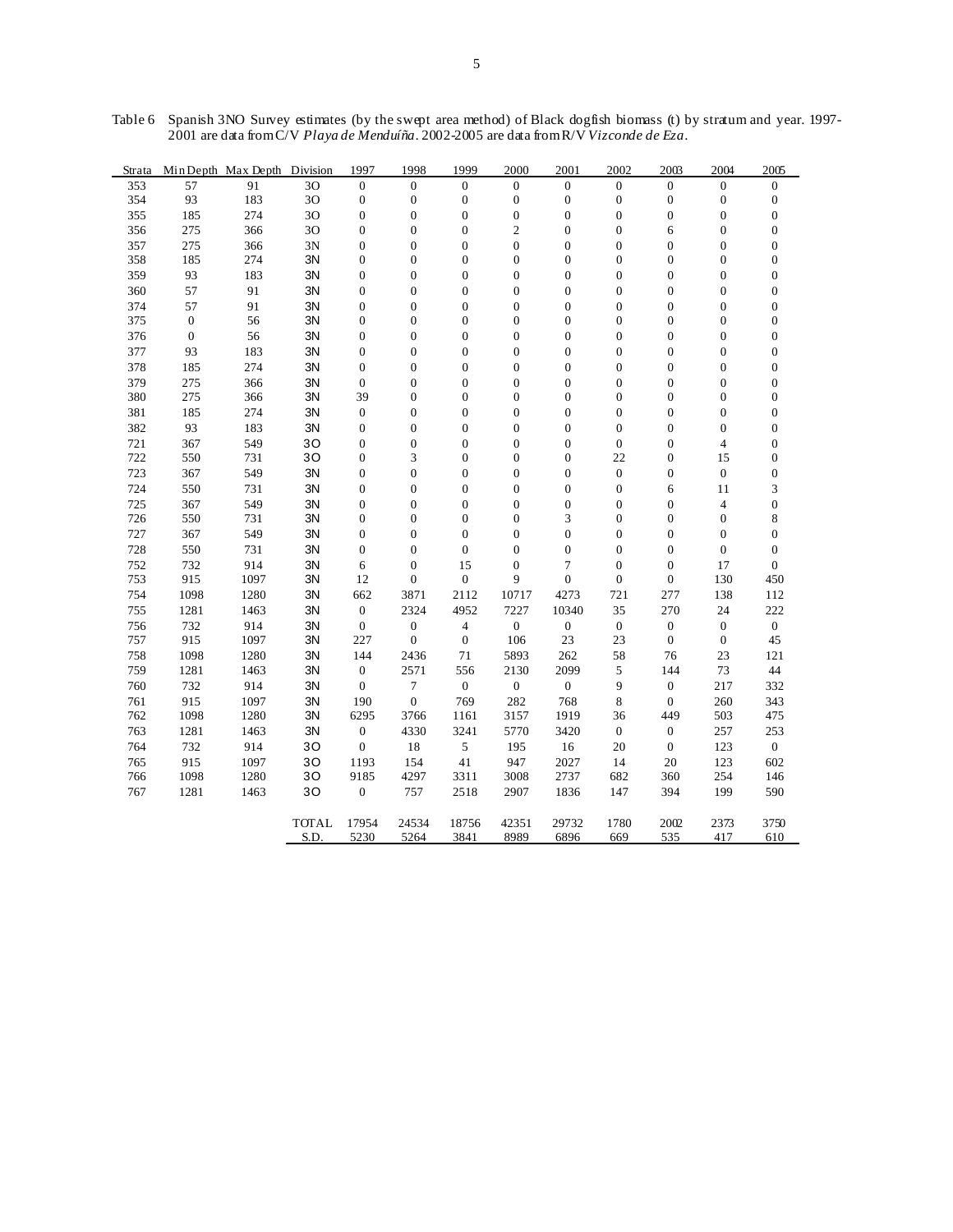Table 7. Spanish 3NO Survey estimates (by the swept area method) of Spiny dogfish biomass (t) by stratum and year. 1997- 2001 are data from C/V *Playa de Menduíña*. 2001-2005 are data from R/V *Vizconde de Eza*.

| St rat a | Min Depth        | Max Depth | Division     | 1997             | 1998             | 1999             | 2000             | 2001M            | 2001V            | 2002             | 2003             | 2004             | 2005             |
|----------|------------------|-----------|--------------|------------------|------------------|------------------|------------------|------------------|------------------|------------------|------------------|------------------|------------------|
| 353      | 57               | 91        | 30           | $\overline{0}$   | $\mathbf{0}$     | $\mathbf{0}$     | 64               | $\mathbf{0}$     | $\mathbf{0}$     | 8                | $\overline{0}$   | $\overline{0}$   | $\mathbf{0}$     |
| 354      | 93               | 183       | 30           | $\boldsymbol{0}$ | $\boldsymbol{0}$ | $\boldsymbol{0}$ | 51               | $\boldsymbol{0}$ | 28               | $\boldsymbol{0}$ | $\boldsymbol{0}$ | $\boldsymbol{0}$ | $\boldsymbol{0}$ |
| 355      | 185              | 274       | 30           | $\boldsymbol{0}$ | $\overline{0}$   | $\boldsymbol{0}$ | 5                | $\boldsymbol{0}$ | $\boldsymbol{0}$ | $\boldsymbol{0}$ | $\boldsymbol{0}$ | $\mathbf{0}$     | $\boldsymbol{0}$ |
| 356      | 275              | 366       | 30           | $\boldsymbol{0}$ | $\mathbf{0}$     | $\boldsymbol{0}$ | $\boldsymbol{0}$ | 3                | 15               | $\boldsymbol{0}$ | $\boldsymbol{0}$ | $\boldsymbol{0}$ | $\boldsymbol{0}$ |
| 357      | 275              | 366       | 3N           | $\mathbf{0}$     | $\overline{0}$   | $\mathbf{0}$     | 221              | 21               | $\boldsymbol{0}$ | $\mathbf{0}$     | $\mathbf{0}$     | $\mathbf{0}$     | $\boldsymbol{0}$ |
| 358      | 185              | 274       | 3N           | $\boldsymbol{0}$ | $\boldsymbol{0}$ | $\boldsymbol{0}$ | $\boldsymbol{0}$ | $\boldsymbol{0}$ | $\boldsymbol{0}$ | $\boldsymbol{0}$ | $\boldsymbol{0}$ | $\boldsymbol{0}$ | 15               |
| 359      | 93               | 183       | 3N           | $\boldsymbol{0}$ | $\overline{0}$   | $\mathbf{0}$     | $\boldsymbol{0}$ | $\mathbf{0}$     | $\boldsymbol{0}$ | $\mathbf{0}$     | $\boldsymbol{0}$ | $\mathbf{0}$     | $\boldsymbol{0}$ |
| 360      | 57               | 91        | 3N           | $\boldsymbol{0}$ | $\overline{0}$   | $\mathbf{0}$     | $\boldsymbol{0}$ | $\mathbf{0}$     | $\mathbf{0}$     | $\mathbf{0}$     | $\boldsymbol{0}$ | $\mathbf{0}$     | $\boldsymbol{0}$ |
| 374      | 57               | 91        | 3N           | $\overline{0}$   | $\overline{0}$   | $\boldsymbol{0}$ | $\overline{0}$   | $\boldsymbol{0}$ | $\boldsymbol{0}$ | $\mathbf{0}$     | $\boldsymbol{0}$ | $\mathbf{0}$     | $\boldsymbol{0}$ |
| 375      | $\boldsymbol{0}$ | 56        | 3N           | $\boldsymbol{0}$ | $\mathbf{0}$     | $\boldsymbol{0}$ | $\boldsymbol{0}$ | $\boldsymbol{0}$ | $\boldsymbol{0}$ | $\boldsymbol{0}$ | $\boldsymbol{0}$ | $\boldsymbol{0}$ | $\boldsymbol{0}$ |
| 376      | $\boldsymbol{0}$ | 56        | 3N           | $\mathbf{0}$     | $\overline{0}$   | $\mathbf{0}$     | $\overline{0}$   | $\mathbf{0}$     | 26               | $\mathbf{0}$     | $\mathbf{0}$     | $\mathbf{0}$     | $\mathbf{0}$     |
| 377      | 93               | 183       | 3N           | $\boldsymbol{0}$ | $\mathbf{0}$     | $\boldsymbol{0}$ | $\boldsymbol{0}$ | $\boldsymbol{0}$ | $\boldsymbol{0}$ | $\boldsymbol{0}$ | $\boldsymbol{0}$ | $\boldsymbol{0}$ | $\boldsymbol{0}$ |
| 378      | 185              | 274       | 3N           | $\boldsymbol{0}$ | $\overline{0}$   | $\boldsymbol{0}$ | $\boldsymbol{0}$ | $\boldsymbol{0}$ | $\boldsymbol{0}$ | $\mathbf{0}$     | $\boldsymbol{0}$ | $\mathbf{0}$     | $\boldsymbol{0}$ |
| 379      | 275              | 366       | ЗN           | 0                | $\overline{0}$   | $\boldsymbol{0}$ | 8                | $\boldsymbol{0}$ | $\mathbf{0}$     | $\mathbf{0}$     | $\boldsymbol{0}$ | $\mathbf{0}$     | $\boldsymbol{0}$ |
| 380      | 275              | 366       | 3N           | $\overline{0}$   | $\overline{0}$   | $\boldsymbol{0}$ | $\overline{0}$   | $\boldsymbol{0}$ | $\boldsymbol{0}$ | $\mathbf{0}$     | $\boldsymbol{0}$ | $\mathbf{0}$     | $\boldsymbol{0}$ |
| 381      | 185              | 274       | 3N           | $\boldsymbol{0}$ | $\mathbf{0}$     | $\boldsymbol{0}$ | $\boldsymbol{0}$ | $\boldsymbol{0}$ | $\boldsymbol{0}$ | $\boldsymbol{0}$ | $\boldsymbol{0}$ | $\boldsymbol{0}$ | $\boldsymbol{0}$ |
| 382      | 93               | 183       | 3N           | $\mathbf{0}$     | $\overline{0}$   | $\mathbf{0}$     | $\overline{0}$   | $\boldsymbol{0}$ | $\mathbf{0}$     | $\mathbf{0}$     | $\boldsymbol{0}$ | $\mathbf{0}$     | $\boldsymbol{0}$ |
| 721      | 367              | 549       | 30           | $\boldsymbol{0}$ | $\mathbf{0}$     | $\boldsymbol{0}$ | $\boldsymbol{0}$ | $\boldsymbol{0}$ | 5                | $\boldsymbol{0}$ | $\boldsymbol{0}$ | $\boldsymbol{0}$ | $\boldsymbol{0}$ |
| 722      | 550              | 731       | 30           | $\boldsymbol{0}$ | $\overline{0}$   | $\boldsymbol{0}$ | $\overline{0}$   | $\boldsymbol{0}$ | $\boldsymbol{0}$ | $\mathbf{0}$     | $\boldsymbol{0}$ | $\mathbf{0}$     | $\boldsymbol{0}$ |
| 723      | 367              | 549       | 3N           | $\boldsymbol{0}$ | $\overline{0}$   | $\boldsymbol{0}$ | 55               | $\boldsymbol{0}$ | $\boldsymbol{0}$ | 9                | $\boldsymbol{0}$ | $\mathbf{0}$     | $\boldsymbol{0}$ |
| 724      | 550              | 731       | 3N           | $\overline{0}$   | $\overline{0}$   | $\boldsymbol{0}$ | $\boldsymbol{0}$ | $\boldsymbol{0}$ | $\boldsymbol{0}$ | $\mathbf{0}$     | $\boldsymbol{0}$ | $\mathbf{0}$     | $\boldsymbol{0}$ |
| 725      | 367              | 549       | 3N           | $\boldsymbol{0}$ | $\mathbf{0}$     | $\boldsymbol{0}$ | $\boldsymbol{0}$ | $\boldsymbol{0}$ | $\boldsymbol{0}$ | $\boldsymbol{0}$ | $\boldsymbol{0}$ | $\boldsymbol{0}$ | $\boldsymbol{0}$ |
| 726      | 550              | 731       | 3N           | n.s.             | $\overline{0}$   | $\mathbf{0}$     | $\overline{0}$   | $\mathbf{0}$     | $\mathbf{0}$     | $\mathbf{0}$     | $\boldsymbol{0}$ | $\mathbf{0}$     | $\boldsymbol{0}$ |
| 727      | 367              | 549       | 3N           | $\boldsymbol{0}$ | $\mathbf{0}$     | $\boldsymbol{0}$ | $\boldsymbol{0}$ | $\boldsymbol{0}$ | $\boldsymbol{0}$ | $\boldsymbol{0}$ | $\boldsymbol{0}$ | $\boldsymbol{0}$ | $\boldsymbol{0}$ |
| 728      | 550              | 731       | 3N           | $\overline{0}$   | $\overline{0}$   | $\mathbf{0}$     | $\overline{0}$   | $\mathbf{0}$     | $\overline{0}$   | $\mathbf{0}$     | $\boldsymbol{0}$ | $\mathbf{0}$     | $\boldsymbol{0}$ |
| 752      | 732              | 914       | 3N           | 0                | $\mathbf{0}$     | $\boldsymbol{0}$ | $\boldsymbol{0}$ | $\boldsymbol{0}$ | $\boldsymbol{0}$ | $\boldsymbol{0}$ | $\boldsymbol{0}$ | $\boldsymbol{0}$ | $\boldsymbol{0}$ |
| 753      | 915              | 1097      | 3N           | $\overline{0}$   | $\overline{0}$   | $\overline{0}$   | $\overline{0}$   | $\mathbf{0}$     | $\overline{0}$   | $\mathbf{0}$     | $\boldsymbol{0}$ | $\mathbf{0}$     | $\boldsymbol{0}$ |
| 754      | 1098             | 1280      | 3N           | $\boldsymbol{0}$ | $\mathbf{0}$     | $\boldsymbol{0}$ | $\boldsymbol{0}$ | $\boldsymbol{0}$ | $\boldsymbol{0}$ | $\boldsymbol{0}$ | $\boldsymbol{0}$ | $\boldsymbol{0}$ | $\boldsymbol{0}$ |
| 755      | 1281             | 1463      | 3N           | n.s.             | $\overline{0}$   | $\boldsymbol{0}$ | $\boldsymbol{0}$ | $\boldsymbol{0}$ | $\boldsymbol{0}$ | $\mathbf{0}$     | $\boldsymbol{0}$ | $\mathbf{0}$     | $\boldsymbol{0}$ |
| 756      | 732              | 914       | 3N           | $\boldsymbol{0}$ | $\mathbf{0}$     | $\boldsymbol{0}$ | $\boldsymbol{0}$ | $\boldsymbol{0}$ | $\boldsymbol{0}$ | $\boldsymbol{0}$ | $\boldsymbol{0}$ | $\boldsymbol{0}$ | $\boldsymbol{0}$ |
| 757      | 915              | 1097      | 3N           | $\overline{0}$   | $\overline{0}$   | $\mathbf{0}$     | $\overline{0}$   | $\mathbf{0}$     | $\mathbf{0}$     | $\mathbf{0}$     | $\boldsymbol{0}$ | $\mathbf{0}$     | $\boldsymbol{0}$ |
| 758      | 1098             | 1280      | 3N           | $\boldsymbol{0}$ | $\mathbf{0}$     | $\boldsymbol{0}$ | $\boldsymbol{0}$ | $\boldsymbol{0}$ | $\boldsymbol{0}$ | $\boldsymbol{0}$ | $\boldsymbol{0}$ | $\boldsymbol{0}$ | $\boldsymbol{0}$ |
| 759      | 1281             | 1463      | 3N           | ns.              | $\overline{0}$   | $\overline{0}$   | $\overline{0}$   | $\boldsymbol{0}$ | $\boldsymbol{0}$ | $\mathbf{0}$     | $\boldsymbol{0}$ | $\mathbf{0}$     | $\boldsymbol{0}$ |
| 760      | 732              | 914       | 3N           | $\boldsymbol{0}$ | $\mathbf{0}$     | $\boldsymbol{0}$ | $\boldsymbol{0}$ | $\boldsymbol{0}$ | $\boldsymbol{0}$ | $\boldsymbol{0}$ | $\boldsymbol{0}$ | $\boldsymbol{0}$ | $\boldsymbol{0}$ |
| 761      | 915              | 1097      | 3N           | $\overline{0}$   | $\overline{0}$   | $\boldsymbol{0}$ | $\overline{0}$   | $\boldsymbol{0}$ | $\boldsymbol{0}$ | $\mathbf{0}$     | $\boldsymbol{0}$ | $\mathbf{0}$     | $\boldsymbol{0}$ |
| 762      | 1098             | 1280      | 3N           | $\boldsymbol{0}$ | $\mathbf{0}$     | $\boldsymbol{0}$ | $\boldsymbol{0}$ | $\boldsymbol{0}$ | $\boldsymbol{0}$ | $\boldsymbol{0}$ | $\boldsymbol{0}$ | $\boldsymbol{0}$ | $\boldsymbol{0}$ |
| 763      | 1281             | 1463      | 3N           | n.s.             | $\overline{0}$   | $\mathbf{0}$     | $\overline{0}$   | $\mathbf{0}$     | $\mathbf{0}$     | $\mathbf{0}$     | $\mathbf{0}$     | $\theta$         | $\mathbf{0}$     |
| 764      | 732              | 914       | 30           | $\boldsymbol{0}$ | $\mathbf{0}$     | $\boldsymbol{0}$ | $\boldsymbol{0}$ | $\boldsymbol{0}$ | $\boldsymbol{0}$ | $\boldsymbol{0}$ | $\boldsymbol{0}$ | $\boldsymbol{0}$ | $\boldsymbol{0}$ |
| 765      | 915              | 1097      | 30           | $\mathbf{0}$     | $\overline{0}$   | $\boldsymbol{0}$ | $\overline{0}$   | $\mathbf{0}$     | $\boldsymbol{0}$ | $\mathbf{0}$     | $\boldsymbol{0}$ | $\mathbf{0}$     | $\boldsymbol{0}$ |
| 766      | 1098             | 1280      | 30           | $\boldsymbol{0}$ | $\mathbf{0}$     | $\boldsymbol{0}$ | $\boldsymbol{0}$ | $\boldsymbol{0}$ | $\boldsymbol{0}$ | $\boldsymbol{0}$ | $\boldsymbol{0}$ | $\boldsymbol{0}$ | $\boldsymbol{0}$ |
| 767      | 1281             | 1463      | 30           | n.s.             | $\overline{0}$   | $\overline{0}$   | $\overline{0}$   | $\overline{0}$   | $\boldsymbol{0}$ | $\mathbf{0}$     | $\mathbf{0}$     | $\mathbf{0}$     | $\boldsymbol{0}$ |
|          |                  |           | <b>TOTAL</b> | $\boldsymbol{0}$ | $\mathbf{0}$     | $\boldsymbol{0}$ | 405              | 23               | 74               | 18               | $\boldsymbol{0}$ | $\mathbf{0}$     | 15               |
|          |                  |           | S.D          | $\theta$         | $\theta$         | $\theta$         | 77               | 34               | 28               | 13               | $\Omega$         | $\Omega$         | 14               |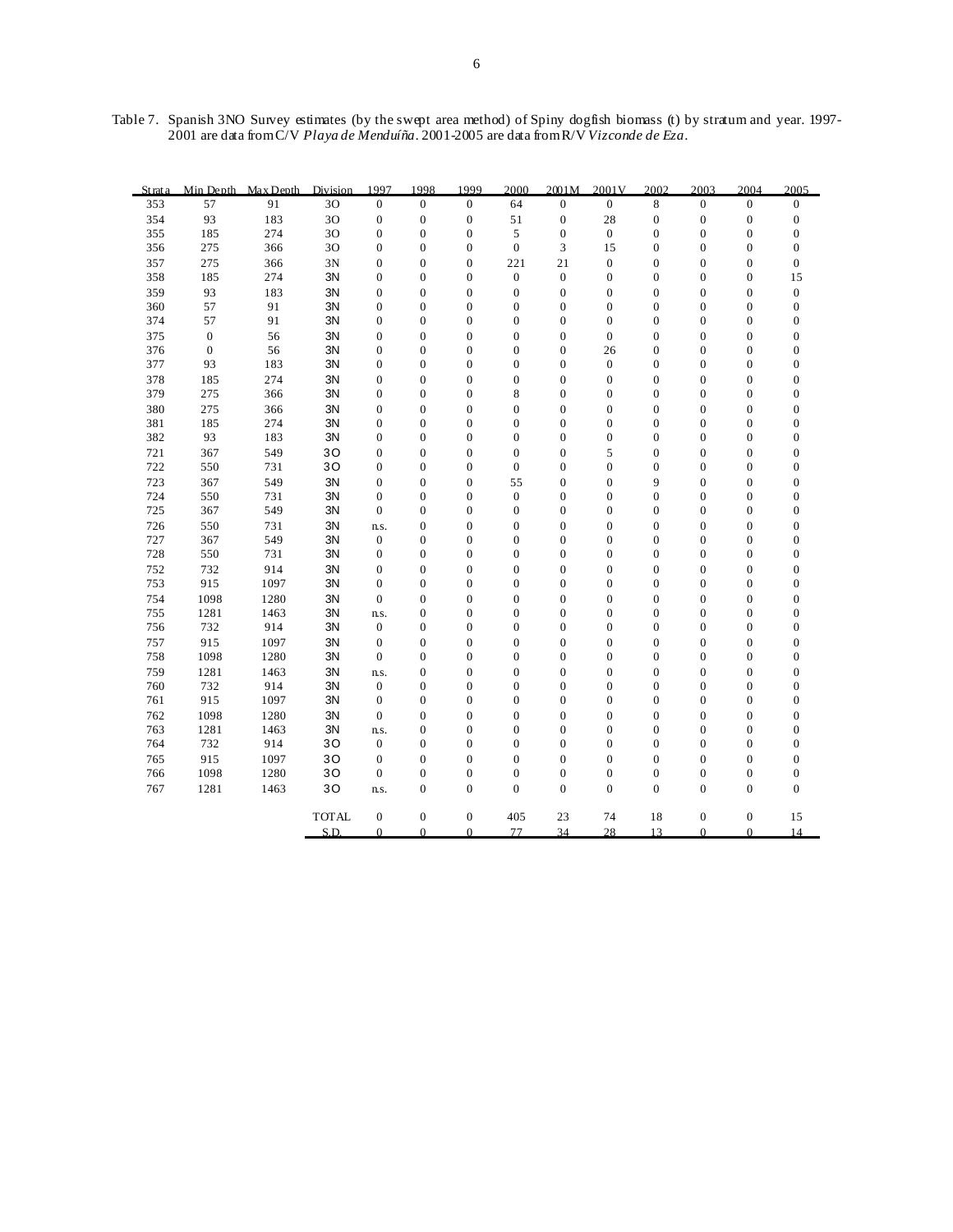| Table 8 EU Flemish Cap Survey estimates (by the swept area method) of Black dog fish biomass (t) by stratum and year. 1988- |
|-----------------------------------------------------------------------------------------------------------------------------|
| 2003 are original data from R/V Cornide de Saavedra. 2004-2005 are original data from R/V Vizconde de Eza.                  |

|       |     | Strata Min Depth Max Depth Division 1988 1989 1990 1991 1992 1993 1994 1995 1996 1997<br>144 | 3M |  |     |   |  |    |  |   |    |  |    |    | 1998 1999 2000 2001 2002 2003 2004 2005 |     |    |
|-------|-----|----------------------------------------------------------------------------------------------|----|--|-----|---|--|----|--|---|----|--|----|----|-----------------------------------------|-----|----|
| 2     | 145 | 181                                                                                          | 3M |  |     |   |  |    |  |   |    |  |    |    |                                         |     |    |
| 3     | 182 | 254                                                                                          | 3M |  |     |   |  |    |  |   |    |  |    |    |                                         |     |    |
| 4     | 182 | 254                                                                                          | 3M |  |     |   |  |    |  |   |    |  |    |    |                                         |     |    |
| 5     | 182 | 254                                                                                          | 3M |  |     |   |  |    |  |   |    |  |    |    |                                         |     |    |
| 6     | 182 | 254                                                                                          | 3M |  |     |   |  |    |  |   |    |  |    |    |                                         |     |    |
| 7     | 255 | 365                                                                                          | 3M |  |     | 7 |  |    |  |   |    |  |    |    |                                         |     |    |
| 8     | 255 | 365                                                                                          | 3M |  |     |   |  |    |  |   |    |  |    |    |                                         |     |    |
| 9     | 255 | 365                                                                                          | 3M |  |     |   |  |    |  |   |    |  |    |    |                                         |     |    |
| 10    | 255 | 365                                                                                          | 3M |  |     |   |  |    |  |   |    |  |    |    |                                         |     |    |
| 11    | 255 | 365                                                                                          | 3M |  |     |   |  |    |  |   |    |  |    |    |                                         |     |    |
| 12    | 366 | 547                                                                                          | 3M |  |     |   |  |    |  |   |    |  |    |    |                                         |     |    |
| 13    | 366 | 547                                                                                          | 3M |  |     |   |  |    |  |   |    |  |    |    |                                         |     |    |
| 14    | 366 | 547                                                                                          | 3M |  |     |   |  |    |  |   |    |  |    |    |                                         |     |    |
| 15    | 366 | 547                                                                                          | 3M |  |     |   |  |    |  |   |    |  |    |    |                                         |     |    |
| 16    | 548 | 730                                                                                          | 3M |  | 6   |   |  | 33 |  | 6 | 43 |  |    |    |                                         | 69  | 49 |
| 17    | 548 | 730                                                                                          | 3M |  |     |   |  |    |  |   | 17 |  | 4  | 79 |                                         | 470 | 9  |
| 18    | 548 | 730                                                                                          | 3M |  | 260 |   |  |    |  |   |    |  | 13 |    |                                         | 86  |    |
| 19    | 548 | 730                                                                                          | 3M |  |     |   |  |    |  |   |    |  |    |    |                                         |     |    |
| Total |     |                                                                                              |    |  | 266 |   |  | 33 |  | 6 | 60 |  | 17 | 79 |                                         | 625 | 58 |

Table 9. EU Flemish Cap Survey estimates (by the swept area method) of Spiny dogfish biomass (t.) by stratum and year. 1988- 2003 are original data from R/V Cornide de Saavedra. 2004-2005 are original data from R/V Vizconde de Eza.

| Strata         |     | Min Depth Max Depth | Divis ion | 1988 1989 1990 1991 1992 1993 1994 1995 1996 1997 1998 1999 2000 2001 200 |  |    |    |    |    |    |    |    |    |    |  |
|----------------|-----|---------------------|-----------|---------------------------------------------------------------------------|--|----|----|----|----|----|----|----|----|----|--|
| 1              |     | 144                 | 3M        |                                                                           |  |    |    |    |    |    |    |    |    |    |  |
| $\overline{2}$ | 145 | 181                 | 3M        |                                                                           |  |    |    |    |    |    |    |    |    |    |  |
| 3              | 182 | 254                 | ЗM        |                                                                           |  |    |    |    |    |    |    |    |    |    |  |
| 4              | 182 | 254                 | ЗM        |                                                                           |  |    |    |    |    | 11 |    |    |    | 13 |  |
| 5              | 182 | 254                 | 3M        | 14                                                                        |  |    |    | 13 |    |    |    |    |    |    |  |
| 6              | 182 | 254                 | 3M        |                                                                           |  | 11 |    |    |    |    |    |    |    |    |  |
| $\overline{7}$ | 255 | 365                 | 3M        |                                                                           |  |    |    |    |    |    | 12 |    |    |    |  |
| 8              | 255 | 365                 | 3M        |                                                                           |  |    |    |    | 17 |    |    | 19 |    | 15 |  |
| 9              | 255 | 365                 | ЗM        |                                                                           |  |    |    |    |    |    |    |    |    |    |  |
| 10             | 255 | 365                 | 3M        |                                                                           |  |    |    |    |    |    |    | 9  |    | 9  |  |
| 11             | 255 | 365                 | 3M        |                                                                           |  |    |    |    |    |    |    |    | 16 |    |  |
| 12             | 366 | 547                 | 3M        |                                                                           |  |    | 10 |    |    |    |    |    |    |    |  |
| 13             | 366 | 547                 | ЗM        |                                                                           |  |    |    |    |    |    |    |    |    |    |  |
| 14             | 366 | 547                 | 3M        |                                                                           |  |    |    |    |    |    | 11 |    |    | 10 |  |
| 15             | 366 | 547                 | 3M        |                                                                           |  |    |    |    |    |    |    |    |    |    |  |
| 16             | 548 | 730                 | 3M        |                                                                           |  |    |    |    |    |    |    |    |    |    |  |
| 17             | 548 | 730                 | 3M        |                                                                           |  |    |    |    |    |    |    |    |    |    |  |
| 18             | 548 | 730                 | 3M        |                                                                           |  |    |    |    |    |    |    |    |    |    |  |
| 19             | 548 | 730                 | 3M        |                                                                           |  |    |    |    |    |    |    |    |    |    |  |
| Total          |     |                     |           | 14                                                                        |  | 11 | 10 | 13 | 17 | 11 | 23 | 28 | 16 | 46 |  |

Strata Min Depth Max Depth Division 1988 1989 1990 1991 1992 1993 1994 1995 1996 1997 1998 1999 2000 2001 2002 2003 2004 2005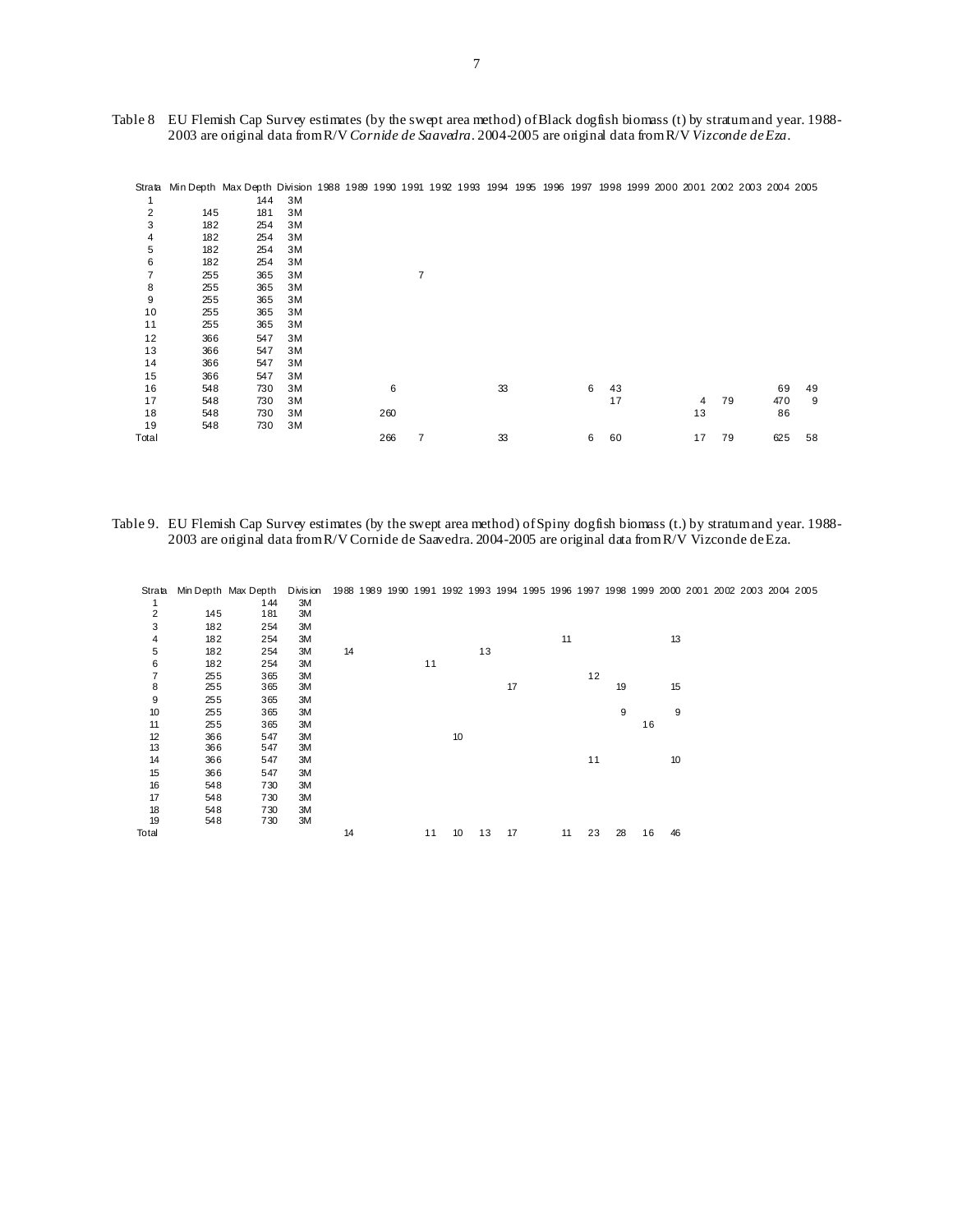

Fig. 1 .- Black dogfish commercial catches length distribution samples, by year and sex.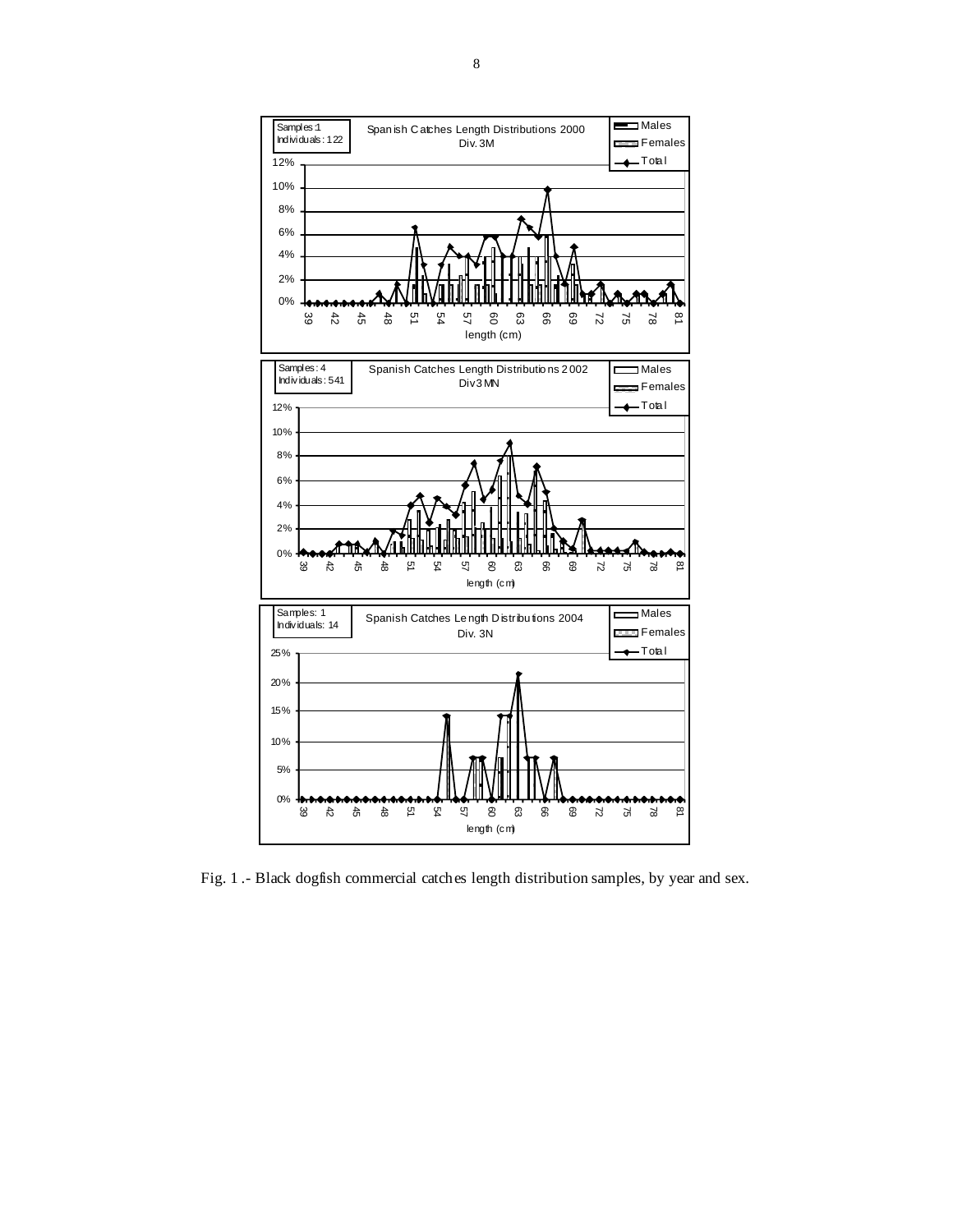

Fig. 2.- Spanish 3NO Survey estimates (by the swept area method) of Black dogfish biomass (t) by year. 1997- 2001 are original data from C/V *Playa de Menduíña*. 2002-2005 are original data from R/V *Vizconde de Eza*.